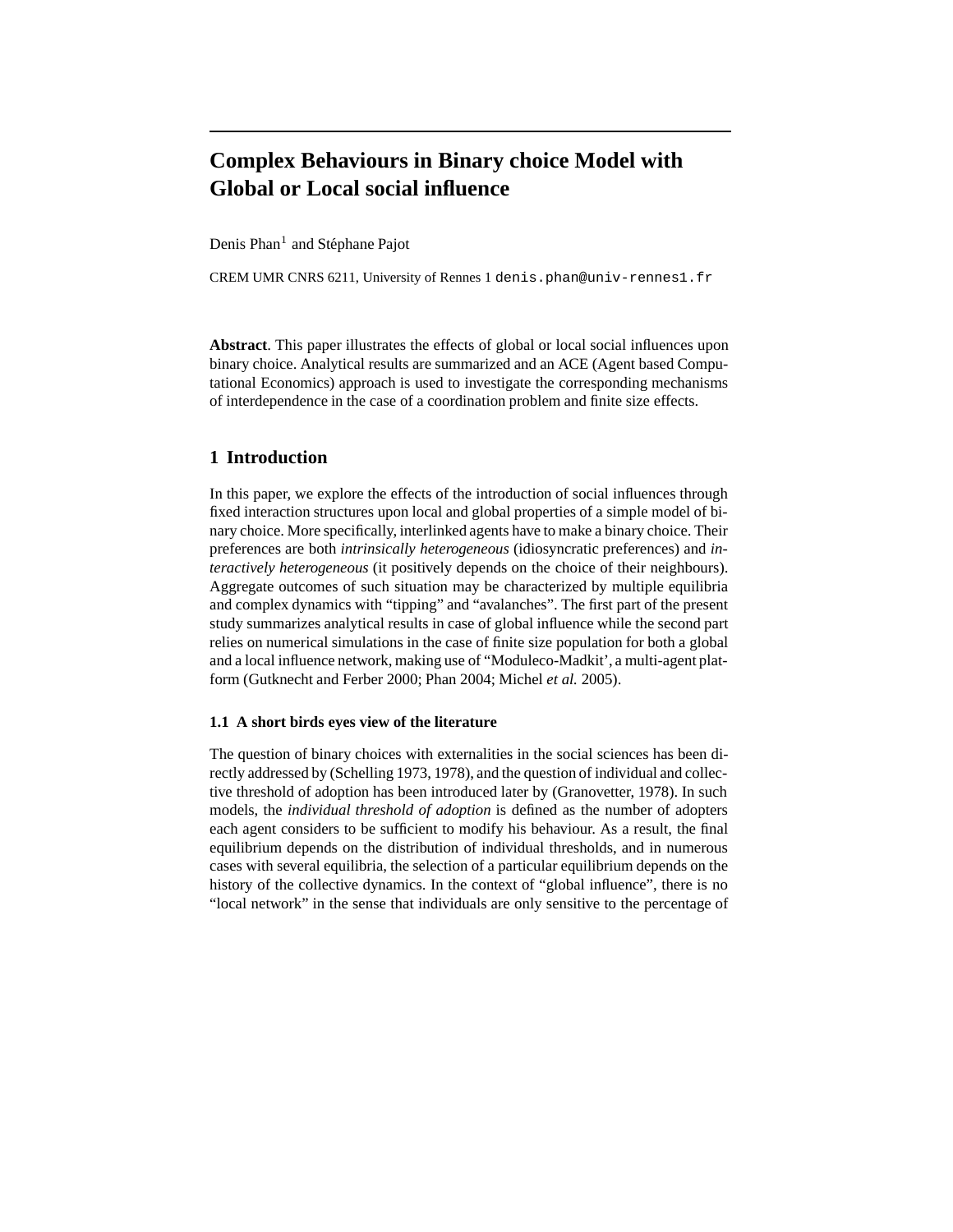the total population which has previously adopted (a behaviour, a good, a service etc.). (Valente 1995) stresses the importance of the local structure of interpersonal relations in the propagation phenomenon (innovations, opinions), and defines the *threshold of exposure* of an agent as the proportion of adopters in his personal network (neighbourhood) sufficient enough to induce a change in his behaviour.

In the mathematical sociology field, (Weidlich and Haag 1983) proposes, in the global perspective, a generic model of opinion formation based upon a master equation and the Fokker-Plank approximation approach. In the micro-to macro perspective,(Kindermann and Snell 1980) identifies a social network as an application of a Markov random field. (Galam *et al.* 1982) proposes probably the first micro-based application of statistical physics tools to sociology  $<sup>1</sup>$ . This pioneering paper proposes</sup> a new approach of tipping in collective behaviour applied to strikes. But the scope of this paper is quite larger. Galam and co-authors identify by the way of a "phase analysis" the existence of two regimes (or "phases") separated by a critical point, in the neighbourhood of which the system is extremely sensitive to small changes in parameters as well as to the history of the system. Then, by a tipping effect, small microscopic changes can lead to drastic changes at the macro level.

In economics, the pioneering work of (Föllmer 1974) considers local stochastic interactions by the way of Markov random fields in a general equilibrium model with random preferences. The same year, Gary Becker advocates the introduction of social environment and social interactions in the rational decision of individuals, through his concept of "social income" (Becker 1974). In the middle of the 80's, (Kirman 83) and (Kirman and Oddou and Weber 1986) suggests the use of stochastic graph theory in order to take into account the local communications between agents within the markets. But the real take off for the models of individual choice with interactions and social influence in economics began by the 90's. Some typical contributions are (Brock and Durlauf 2001a), (Glaeser and Sacerdote and Scheinkman, 1996; Glaeser and Scheinkman 2002) for the emphasis on social dimension in a Beckerian tradition, and (Ioannides 2006) for the topologies of interactions  $2$ .

The model briefly discussed in this paper- hereafter referred as the GNP model - was previously presented elsewhere in (Gordon *et al.* 2005), (Nadal *et al.* 2005), (Phan and Semeshenko 2006), and generalized to a large class of distributions in (Gordon *et al.* 2006). The general structure of the GNP model seems to be reminiscent of a class of models by Durlauf and co-authors (Blume and Brock 2001) and especially (Brock and Durlauf 2001a, 2001b) - hereafter referred as the DBB model. But this apparent similarity is only superficial and the structure of GNP and DBB differs by the nature of the disorder (e.g. heterogeneity across agents and randomness). Therefore, in the GNP model agents are heterogeneous with respects to their idiosyncratic preferences, which remain fixed and do not contain additively stochastic term, while the DBB model belongs to the class of both *Random Utility Model*

 $1$  This approach is qualified as "sociophysics". For a discussion of the relationship with mechanical physics, see (Durlauf 1999), and (Phan and Nadal and Gordon 2004).

<sup>2</sup> see syntheses by (Blume 1997; Durlauf 1997; Blume and Durlauf 2001b)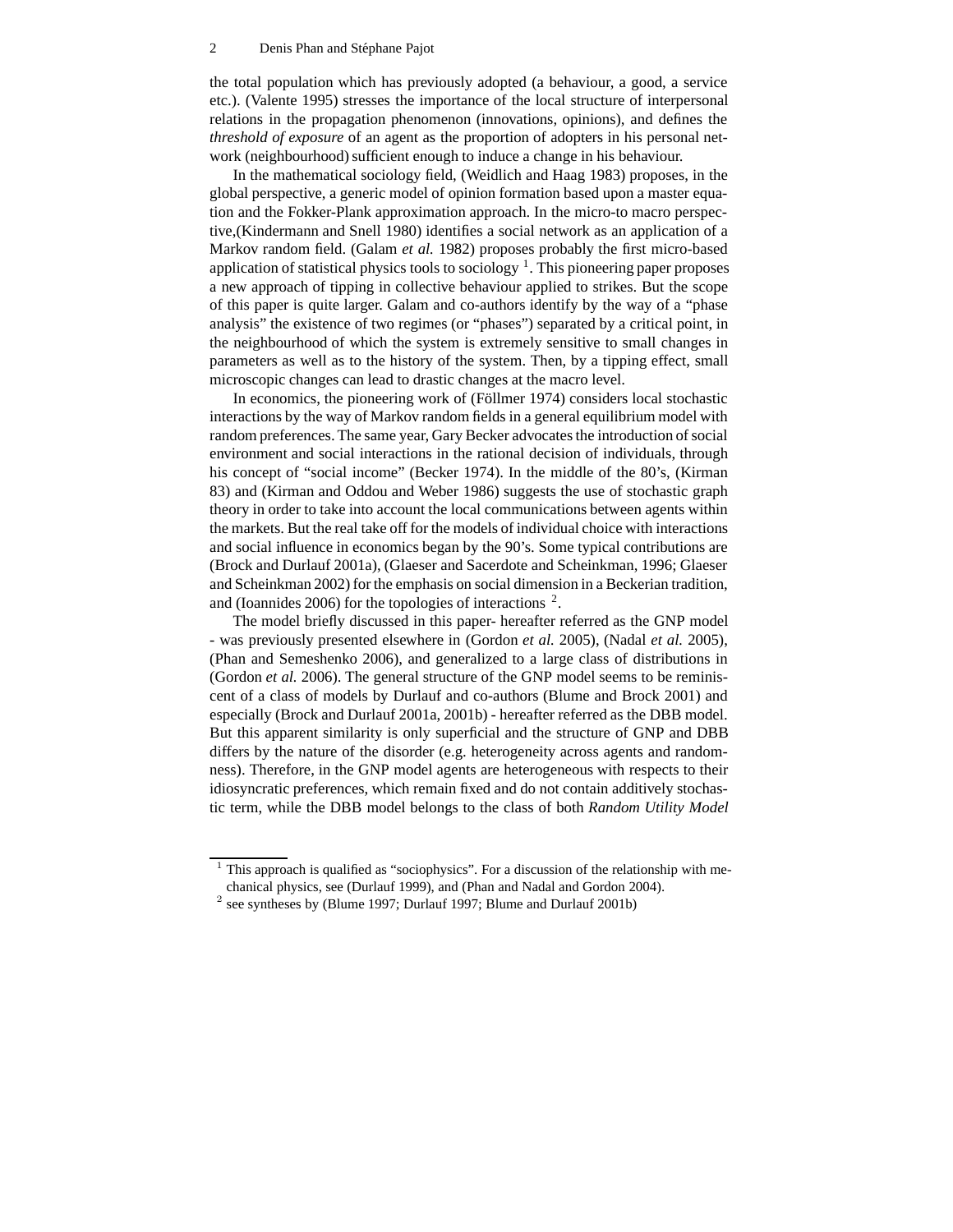(RUM) <sup>3</sup> and *quantal choice analysis* (McFadden 1974). The DBB model assumes a double exponential (extreme value, type I) independent identically distributed random variables in each sub-utility of the underlying Thurstone's *discriminal process*, hence the distribution function for the difference of these random variables is logistic. As underlined elsewhere (Phan *et al.* 2004; Nadal *et al.* 2005), these two classes of models are quite different. The DBB model belongs to the class of the Classic Ising Model with "annealed" disorder. The heterogeneity comes from the random term of the RUM only, not from the deterministic term, assumed to be the same for all agents On the contrary, our own model is formally equivalent to a "Random Field Ising Model" (RFIM), with a fixed heterogeneous idiosyncratic term: the disorder is said to be "quenched" (i.e. there is no random utility). These two kinds of models can lead to very different behaviours (Stanley 1971; Galam and Aharony 1980, 1981; Galam 1982; Sethna *et al.* 1993, 2005). Some of them are presented below.

### **2 The Model and its global behaviour**

The question of social influence over individual choice is now on the economist's agenda. In this section, some analytical results from the GNP model are presented and discussed in the particular case of global influence and symmetric triangular distribution of idiosyncratic preferences (Phan and Semeshenko 2006).

#### **2.1 Modelling the individual choice in a social context**

We consider a set of N agents  $i \in \Lambda_N \equiv \{1, 2, ..., N\}$  with a classical linear willingness-to-adopt function. Each agent makes a simple binary choice, that is, either adopts ( $\omega_i = 1$ ) or does not adopt ( $\omega_i = 0$ ). A rational agent chooses  $\omega_i$  in the strategic set  $\Omega \equiv \{0, 1\}$  in order to maximize a linear surplus function  $\omega_i V_i$ :

$$
W_i(\omega_i|\tilde{\omega}_{-i}) \equiv \max_{\omega_i \in \{0,1\}} \{\omega_i \cdot V_i(\tilde{\omega}_{-i})\}
$$
  
with:  $V_i(\tilde{\omega}_{-i}) = (H_i - C) + \frac{J_{ik}}{N_{\vartheta_i}} \sum_{k \in \vartheta_i} \tilde{\omega}_k$  (1)

Where C is the cost of adoption  $4$  and  $H_i$  represents the idiosyncratic preference component. Some other agents  $k$ , influence agent  $i$ 's preferences through their own choices  $\omega_k$ . Agents k hereafter called neighbours of i are within a subset:  $\vartheta_i \in A_N$ , of size  $N_{\vartheta i}$ , called neighbourhood of i such that each agent  $k \in \vartheta_i$ . This social influence is represented here by a weighted sum of these choices. Let us denote  $J_{ik}/N_{\vartheta i}$  the corresponding weight i.e. the marginal social influence on agent i, from the decision of agent  $k \in \vartheta_i$ . This social influence is assumed to be positive:  $J_{ik} > 0$ . For simplicity, we consider here only the case of homogeneous influences, that is,

<sup>&</sup>lt;sup>3</sup> Originated in Thurstone's model of comparative judgment (Thurstone 1927), introduced in economics by (Marschak 1960; Block and Marschak 1960), see also (Mansky 1977)

<sup>&</sup>lt;sup>4</sup> i.e. the price to buy one unit in the market case or some common cost in the non market case, cf. (Granovetter 1978, Glaeser and Scheinkman 2002)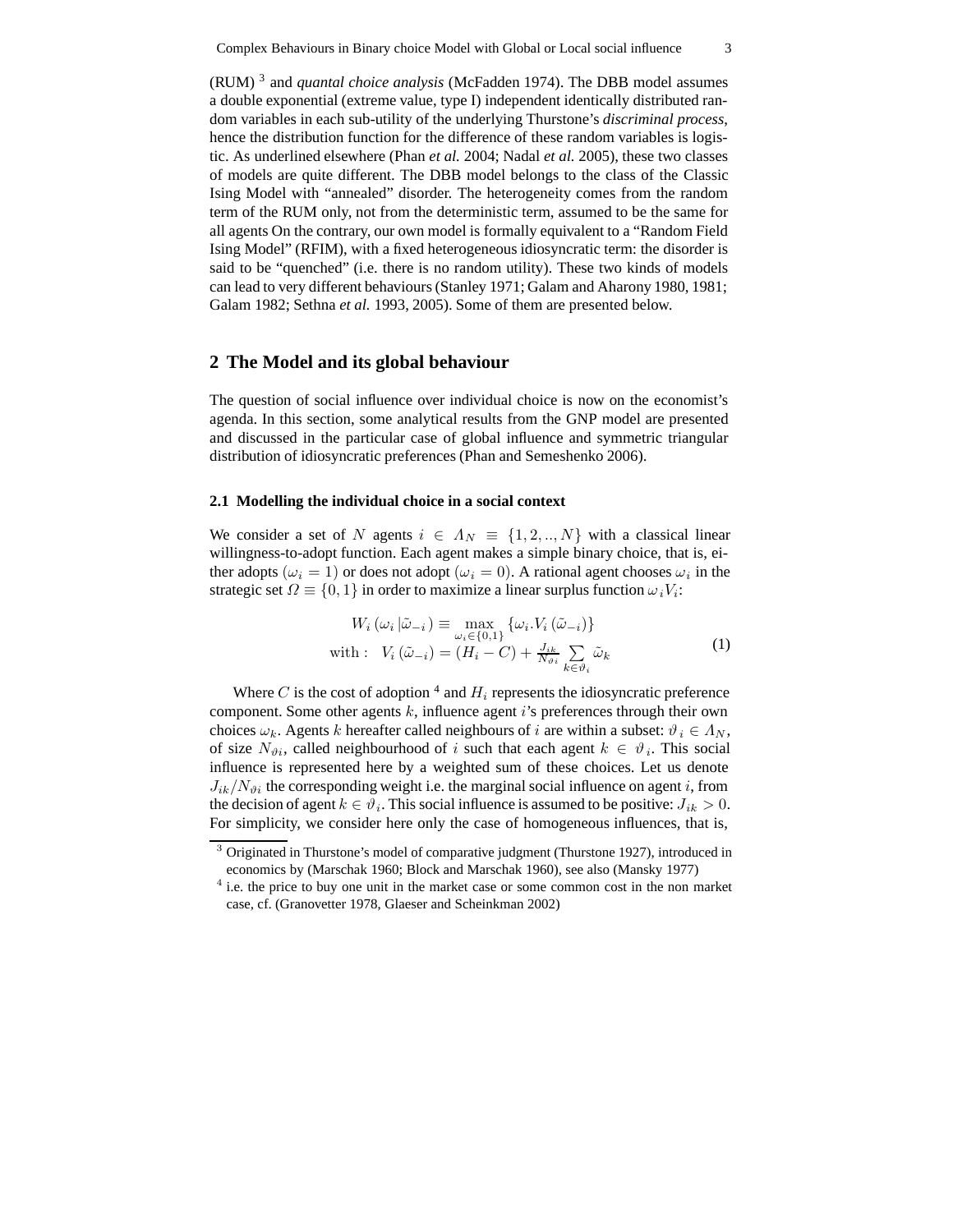identical positive weights for all influence parameters in the neighbourhood:  $\forall i \in$  $\Lambda_N, \forall k \in \vartheta_i : J_{ik} = J$ . For a given neighbour k taken in the neighbourhood  $\vartheta_i$ , the marginal social influence is  $J/N_{\vartheta i}$  if the neighbour is an adopter ( $\omega_i = 1$ ), and zero otherwise. The individual surplus (1) can be rewritten in a more simply way as:

$$
W_i(\omega_i | \tilde{\omega}_{-i}) \equiv \max_{\omega_i \in \{0,1\}} \{ \omega_i (H_i - C + J\eta_i^e(\tilde{\omega}_{-i})) \}
$$
  
with : 
$$
\eta_i^e(\tilde{\omega}_{-i}) \equiv \sum_{k \in \vartheta_i} \tilde{\omega}_k / N_{\vartheta_i}
$$
 (2)

Where  $\eta_i^e(\tilde{\omega}_{-i})$  is the expected rate of adoption within the neighbourhood of i. In the GNP model, the private idiosyncratic term  $H<sub>i</sub>$ , is assumed invariable in time, but may differ from one agent to the other. It is useful to introduce the following notation for H<sup>i</sup> - hereafter called *Idiosyncratic Willingness to Adopt* (IWA):

$$
H_i = H + Y_i \text{ with : } \lim_{N \to \infty} \frac{1}{N} \sum_N Y_i = 0 \implies \lim_{N \to \infty} \frac{1}{N} \sum_N H_i = H \tag{3}
$$

where  $Y_i$  is the outcome of an i.i.d. random variable Y with zero mean, distributed among the agents. Let  $f_y(Y)$  be the Probability Density Function (pdf) of Y. As  $Y_i$  remains fixed, the resulting distribution of agents over the network of relations is a random field. Then, this model is formally equivalent to a "*Random Field Ising Model*" (RFIM) and the disorder is said to be "quenched" (i.e. there is no stochastic term). Therefore, agent's choices are purely deterministic (in contrast with the random utility approach in the DBB model, as mentioned before). An example of such model in sociophysics literature is (Galam 1997).

It is possible to relate our own model of binary choice with social influence to game theoretic models. Under our assumptions, all the agents have the same form of instrumental rationality (then, best response with respect to theirs expectations  $\tilde{\omega}_{-i}$ ) and each agent has only two possible strategies:  $\omega_i \in \Omega$ . It is possible to represent the *total payoff* of an agent by the "normal form" matrix G1. From this standpoint, player 2 is a fictitious player; say a kind of *Neighbourhood Representative Player* (NRP), who stands for the behaviour of the neighbourhood as a whole. If every  $k$  in the neighbourhood plays  $\omega_k = 0$ , the NRP plays the pure strategy  $\omega_{nr} = 0$ .

Table 1. Payoff matrix for an agent i and best reply equivalent potential game

| (a) - game G1 $\omega_{nr} = 0$ $\omega_{nr} = 1$               |  |                                       | $\left  \right $ (b) - game G2 $\left  \omega_{nr} = 0 \right  \omega_{nr} = 1$ |         |               |
|-----------------------------------------------------------------|--|---------------------------------------|---------------------------------------------------------------------------------|---------|---------------|
| $\omega_i=0$                                                    |  |                                       | $\omega_i=0$                                                                    | $C-H_i$ |               |
| $\omega_i=1$                                                    |  | $H_i - C H_i - C + J $ $\omega_i = 1$ |                                                                                 |         | $H_i - C + J$ |
| Player i in rows - fictitious $NRP$ - indexed $nr$ - in columns |  |                                       |                                                                                 |         |               |

Conversely, if every k in the neighbourhood plays  $\omega_k = 1$ , the NRP plays the pure strategy  $\omega_{nr} = 1$ . However, the classical framework of two players game theory does not apply in numerous cases, because the strategic set of the player  $i$  and the NRP is generally asymmetric. Player  $i$  must plays only a pure strategy, while NRP can plays a mixed strategy. That is, the expected rate of adoption within the neighbourhood  $\eta_i^e(\tilde{\omega}_{-i})$  corresponds to the expected share of  $(\omega_k = 1)$  players in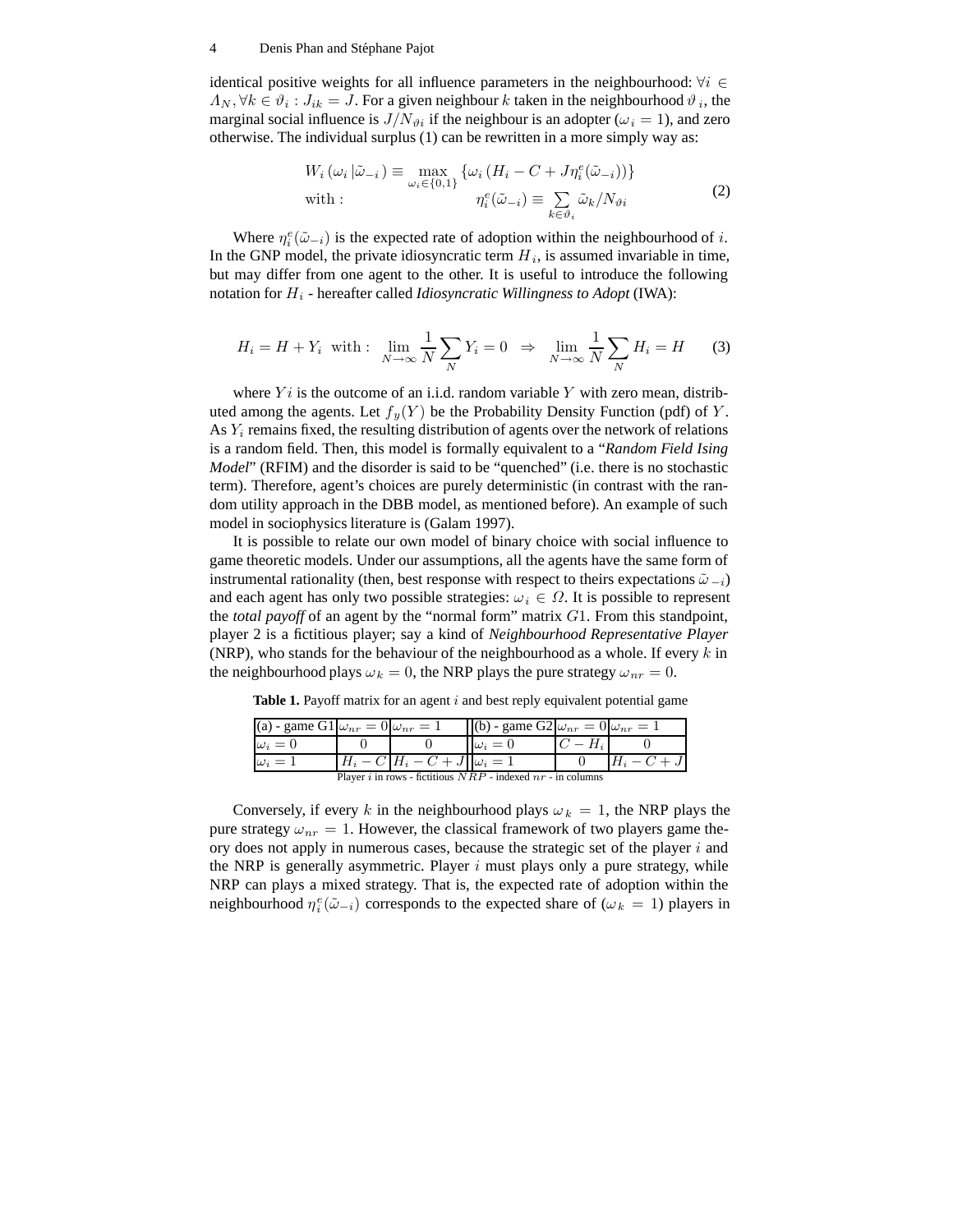the neighbourhood. Consequently, player  $i$  plays his best response against the mixed strategy  $\eta_i^e(\tilde{\omega}_{-i})$ . Then, this later interpretation of the mixed strategy can be related to the framework of population games (Blume, 1997), where agent i plays in  $N_{\vartheta i}$ bilateral confrontations against all agents  $k$  in their neighbourhood, with the payoff matrix G1' based on average payoff  $((H_i - C)/N_{\vartheta i}$  for  $\omega_i = 1$  against  $\omega_k = 0$  and  $(H_i - C + J)/N_{\vartheta i}$  for  $(\omega_i = 1)$  against  $(\omega_k = 1)$ , respectively, zero otherwise). Indeed, since  $N_{\vartheta i}$  is fixed, maximising the total surplus or the average surplus lead to the same solution. One may add a constant term to one column and multiply all the columns by a constant term (here  $N_{\vartheta_i}$ ) without affecting the dominance ordering analysis, hence the best reply outcome. Thus, the following matrix in Table 1.b is said to be "best reply equivalent" to the one of Table 1.a This means notably that the Nash equilibria are the same whether one considers Game G1 (Table 1.a) or Game G1' (Table 1.b). This class of game with "best reply equivalence" (hence, similar Nash equilibrium) is called a (weighted) potential games (Monderer, Shapley, 1996). For agents (type 0) such as:  $H_i - C + J < 0$ , strategy  $\omega_i = 0$  (never adopt) is stricly dominant. Conversely, for agents (type 1) such as:  $H_i - C > 0$ , strategy  $\omega_i = 1$ (always adopt) is strictly dominant. Then, the relevant situation is one with agents (type 3) such as  $H_i - C < 0$  and  $H_i - C + J > 0$ . In this case, the choice depends on  $\eta_i^e(\tilde{\omega}_{-i})$ , the expected rate of adoption within the neighbourhood. If all agents are of type (3), we have typically a coordination game with two Nash equilibrium; the so called "Stag Hunt Game". With bounded support for Y,  $[Y_{min}, Y_{max}]$ , this is the case if:  $Y_{max} \leq C - H \leq Y_{min} + J$ , what implies a sufficiently strength intensity of social effect, with respect to the dispersion of preferences  $J \ge Y_{max} - Y_{min}$ .

#### **2.2 Individual interactions and chain reaction**

**Table 2.** A typology of interactions and demand dynamics

| Neighbourhood                       | (a) No relations | (b) Localised relations                     | (c) Generalised relations                             |
|-------------------------------------|------------------|---------------------------------------------|-------------------------------------------------------|
| Level of interactions               |                  | (independent agents) Localized interactions | Global interactions                                   |
| sensitivity to the network topology | Null             | Strong                                      | Null                                                  |
| Avalanches                          | No               |                                             | localised in the network not localised in the network |

In the first extreme case (a), there are no relations between agents. In this case, the aggregate demand depends on any interaction structure, and there is no external effect (local or global). The agents are independent one from each other. In the second extreme case (c), all agents interact by means of global interactions (e.g. the rate of adoption in the whole population). Let  $\eta \equiv N_a/N$  be te rate of adoption within the population. For  $N$  sufficiently large, this rate is closed to the rate of adoption within the neighbourhood of each agents (full connectivity) say:  $\eta \simeq N_a/(N-1)$ . This case corresponds to the *means field approximation* in statistical physics. All agents are equivalent in the network. In this way, the aggregate demand is sensitive to the global external effect, but remains independent of the topology of the network (because the neighbourhood of each agent is composed of all the other agents). Thus, finite sequences of interdependent decisions called "avalanches" may arise,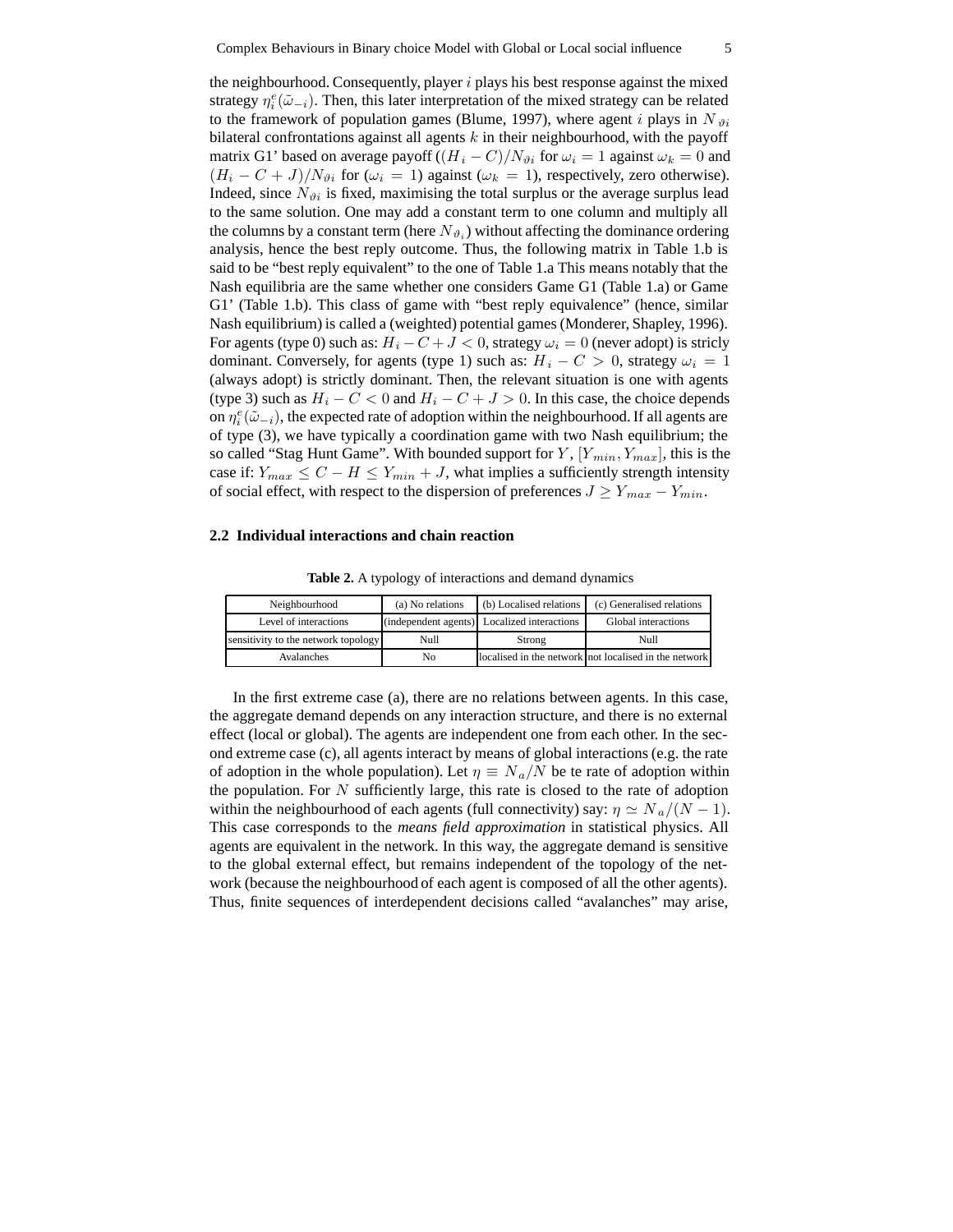but such "dominoes effects" are *not localised* in the network of interactions and depend only on individual IWA, given the *global* rate of adoption, whatever the local rate of adoption (i.e. localized in the near neighbourhood). Finally, the intermediate case (b) corresponds to situations where agents have specified relations reified by the way of some network topology (regular neighbourhood or not). Interactions between agents are local, and the topology of the interpersonal network matters. This local interdependence may give rise to *localised avalanches* on the network (Table 2).

The term *avalanche* is associated with a chain reaction where the latter is directly induced by the behavioural modification of one or several other agents and not directly by the variation in cost. The cost influence is only indirect. For example in the left part of the (Table 3), an external cost variation (the same for all agents:  $C$  to  $C'$ ) induces a simultaneous (but independent of all social influence) change of two agents  $i$  and  $j$  (connected one to the other or not). Thus, the mechanism is directly related to the cost and independent of the social network. If, on the other hand, the cost variation induces the behavioural change of agent  $i$ , and therefore, because of agent i changes his behaviour, then agent  $j$  changes also his behaviour by social effect without any new change in cost, by "domino effect". In that case, the cumulative effect of a chain of such induced influences is called an "avalanche".

| Direct effect of price   | Indirect effect of price      |  |  |
|--------------------------|-------------------------------|--|--|
|                          | (social influence: avalanche) |  |  |
| Variation in cost        | Variation in cost             |  |  |
| $(C \longrightarrow C')$ | $(C \longrightarrow C')$      |  |  |
|                          |                               |  |  |
|                          | Change of agent $i$           |  |  |
| Change of Change of      |                               |  |  |
| agent $i$                | agent $j$ Change of agent j   |  |  |

**Table 3.** Direct and indirect effect of prices upon individual choices

#### **2.3 Avalanches and hysteresis loops in aggregate behaviour with unique IWA**

In this class of models, the adoption by a single "direct adopter" may lead to a significant change in the whole population through a chain reaction of "indirect adopters". The jump in the number of adopters occurs at different cost values according to whether the costs increases or decreases, leading to *hysteresis loops* as presented below. If the IWA is the same for all agents,  $(H_i = H, \text{ for all } i)$ , the model would be equivalent to the (quenched) Classic Ising Model with an "uniform external field":  $H - C$ . In such a case, one would have a so called "first order transition", with all the population abruptly adopting as  $H \geq C$ . In Figure 1, this initial (decreasing) threshold is:  $C_{min} = H$ , where the whole population abruptly adopts. After adoption, the (increasing) cost threshold is:  $C_{max} = H + J$ , where the whole population abruptly choose  $\omega_i = 0$  (for all i). When all agents are adopters, cost variations between:  $C_{min}$  and  $C_{max}$  have no effect on the agents choice. Within that zone  $[C_{min}, C_{max}]$ , there are two possible equilibria for a given cost.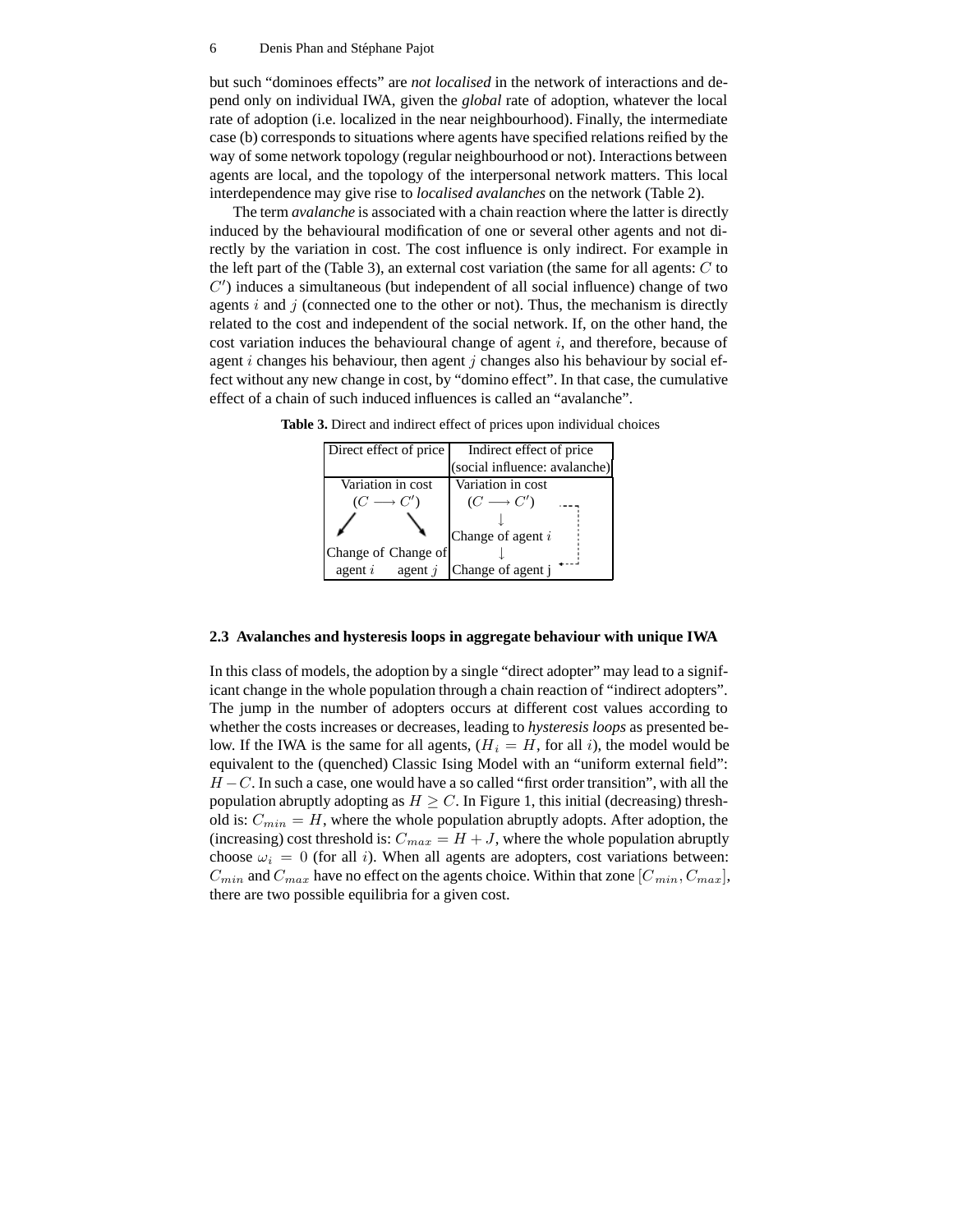

From a theoretical point of view, there is a singular cost  $C^* = H + J/2$  (the center of the interval  $[C_{min}, C_{max}]$ , which corresponds to the *unbiased situation*, where the willingness to adopt is neutral on average. Suppose that we start within such a neutral state. The agents makes their initial choice on the basis of some prior expectation about the number of adopters and further choice by updating this prior by use of the observed outcome. Assume first that all agents have the same expectation  $\eta_i^e = \eta^e$  for all *i*. Then, each agent has a willingness to adopt equal to:  $H + J\eta^e - C^* = J(\eta^e - 0.5)$ . If  $\eta^e > 1/2$ , the expected surplus is positive and all agents adopt. Then, the ex post surplus will be  $J/2$ . Conversely, if:  $\eta^e < 1/2$ , the expected surplus is negative and no agent adopts. The final result is similar if we have two classes of people with heterogeneous expectations. Those with  $\eta_i^{e+} > 1/2$ (in proportion  $\alpha$ ) adopt. If  $\alpha > 1/2$ , the percentage of adopters is such as pessimistic agents with  $\eta_i^{e-} < 1/2$  but  $\eta_i^{e-} \alpha > 1/2$  also adopt, and so on until complete adoption (and inverse process for  $\alpha < 1/2$ ). This critical point plays a central role in the so called *spontaneous symmetry breaking*, even when agents are only locally connected. As in our simple example, the collective equilibrium state becomes identical to the individual state: either all agents adopt, or no agent adopts (Galam, 2004)

# **3 Avalanches and hysteresis with global and local interactions in finite-size population**

This model describes the properties of many different systems (physical as well as social). It has been studied for various network architectures. In the presence of externality, and depending on the parameters, two different stable equilibria - or "phases" - may exist for a given cost: one with a small fraction of adopters (in some cases with no adopter) and one with a large fraction (in some cases, everybody adopts). By an external variation of the cost, a transition may be observed between these phases. Next subsection concerns the case of infinite size population and global interaction, while last subsection deals with both local and global interactions, by the way of computer simulations and finite size population.

#### **3.1 Equilibrium analysis: phase diagram with global externality**

In order to present equilibrium results, let us consider now the special case of global externality from a static standpoint (e.g. without expectations). In this case, the indi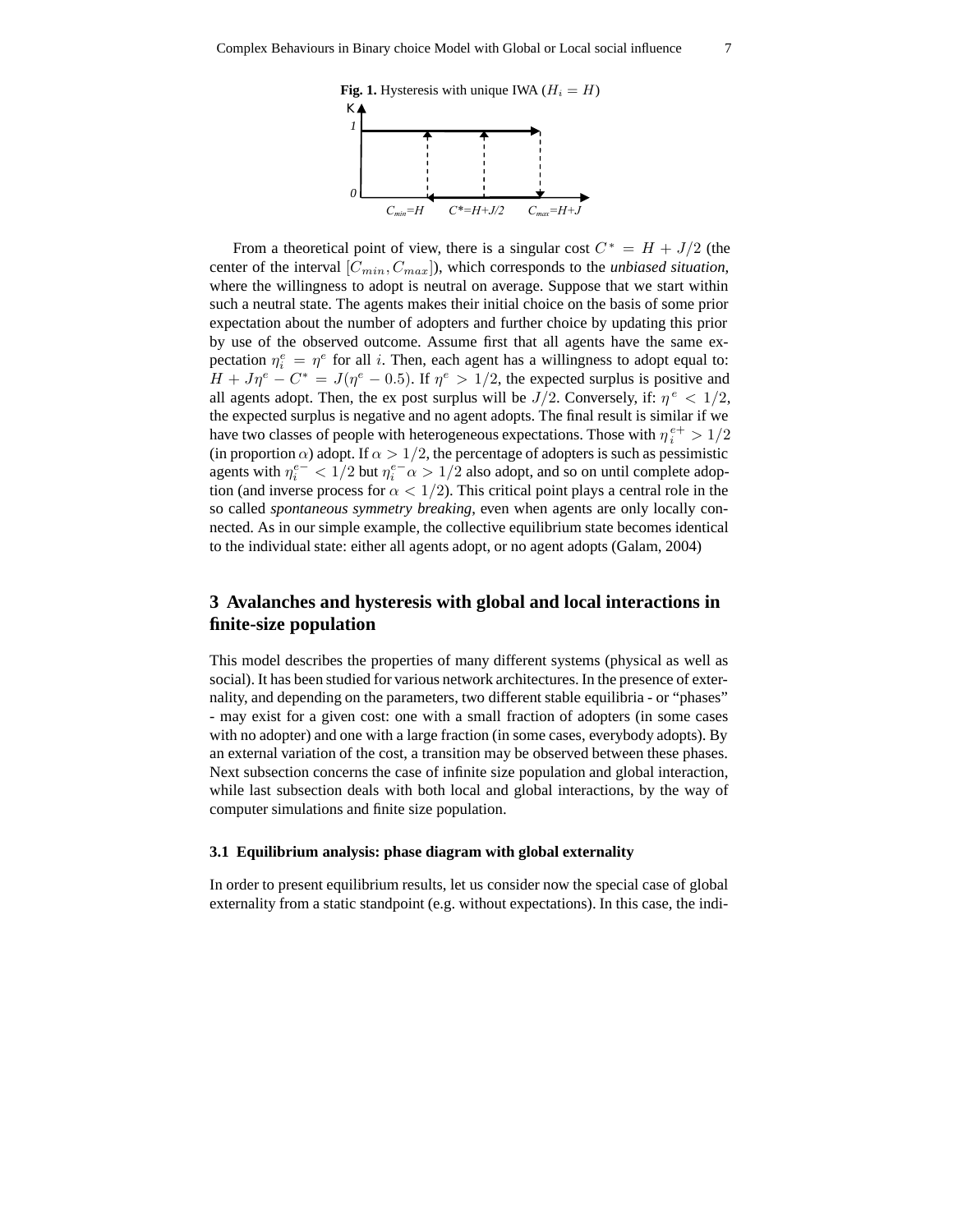vidual surplus function (1) can be rewritten simplier as a function of the equilibrium value of the rate of adoption  $\eta$ .

$$
W_i(\omega_i|\eta) \equiv \max_{\omega_i \in \{0,1\}} \{ \omega_i \left( Y_i + H - C + J\eta \right) \} \tag{4}
$$

It is convenient to identify the *marginal adopter*, indifferent between adopting and not adopting. Let  $H_m = H + Y_m$  be his idiosyncratic willingness to adopt (IWA). This marginal adopter has zero surplus  $W_m = V_m = 0, \, \forall \omega_m \in \varOmega$  , that is:

$$
Y_m = C - H - J\eta \tag{5}
$$

Consequently, an agent adopts if  $Y_i > Y_m$  and does not adopt otherwise. Then, if the law of  $Y$  has a continuous pdf, the rate of adoption is the solution of the following:

$$
\eta = P(Y_i > Y_m) \equiv G_y(Y_m) \equiv \int_{Y_m}^{\infty} f_y(y) \, dy \tag{6}
$$

More specifically, assume that  $Y$  follows a symmetric triangular law, with bounded support  $[-a, +a]$ . The fixed point condition (6) has one or three solutions, with two stable equilibria in this later case (Phan, Semeshenko 2006). More generally, this is a generic property of this model of binary choice with externality for a large class of distribution (Gordon *et al.* 2006).



**Fig. 2.** Equilibrium regimes in the phase spaces:  $(J, C - H, a = 2)$ 

According to a methodology introduced by the Physicists, Figure 2 exhibits in the phase plane  $(J, C - H)$  a cartography of regions with one equilibrium or two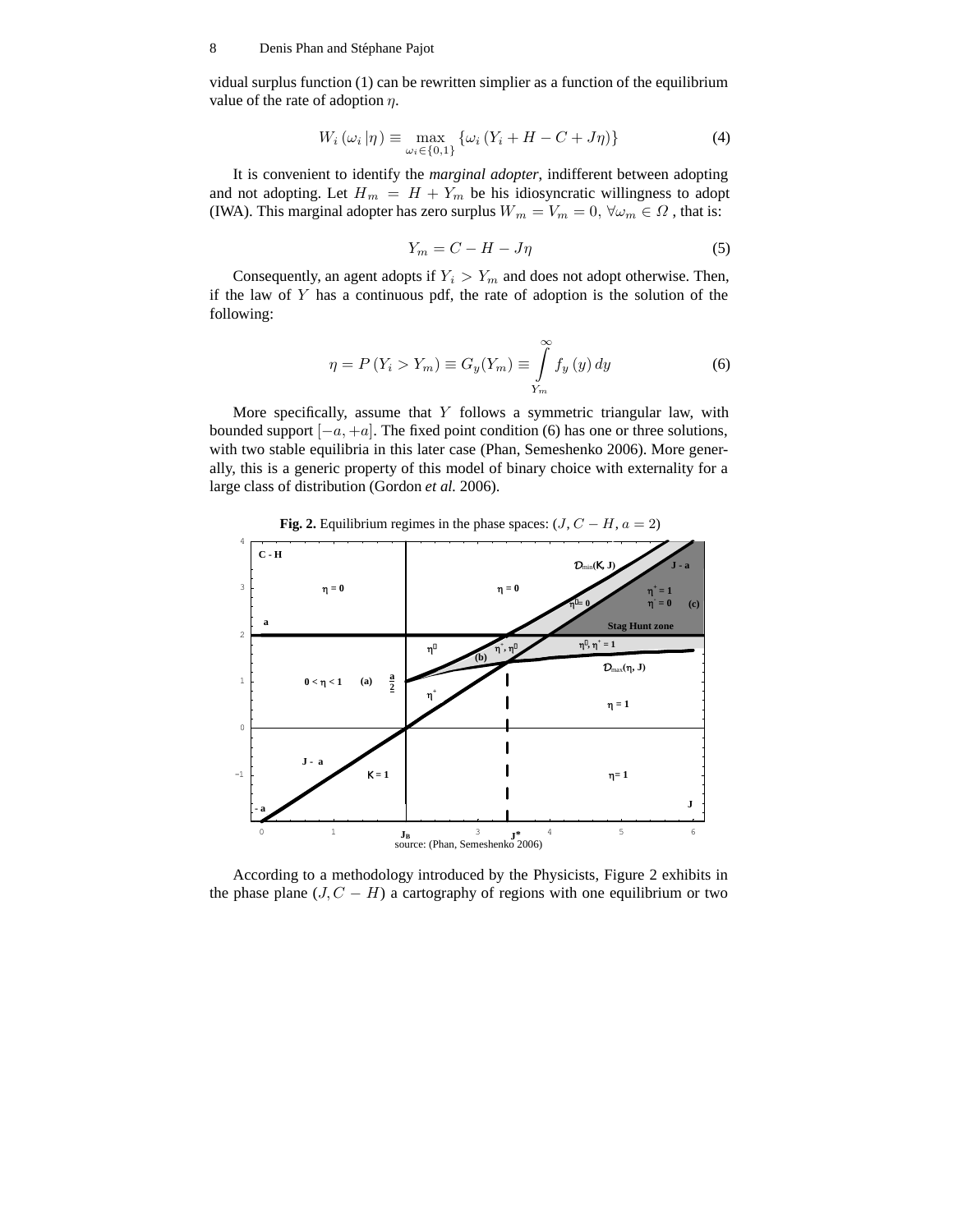equilibria, with respect to the value of corresponding parameters. For the detail of the calculus for this triangular case, see (Phan, Semeshenko, 2006). A stable equilibrium can be viewed as a Nash equilibrium of a population game (section 2.1). For low cost and sufficiently strength of social coupling, everybody adopt (in zone south and south east on the phase diagram). Conversely, for high cost and weak social coupling, nobody adopt (North West). In the west and south west, for  $J < J_B$  and *J*−a < *C*−*H* < a, there is a *polymorphic Nash equilibrium* with both non-adopters and adopters in proportion  $0 < \eta < 1$  (Figure 3.a). Let  $\mathcal{D}(\eta, j) \equiv G^{-1}(\eta) - J\eta$ . For  $J>J_B$ , there is a zone with two stable Nash equilibria (the grey zone on Figure 2). This zone is delimited by two frontiers given by  $\mathcal{D}_{min}(\eta, j) = J - a + a^2/(2J)$ and  $\mathcal{D}_{max}(\eta, j) = a - a^2/(2J)$ . Therefore, if:  $\mathcal{D}_{min}(\eta, j) > C - H > \mathcal{D}_{max}(\eta, j)$ there are two equilibria: one rate of adoption less than 50% (possibly 0%) and other more than 50% (possibly 100%).

Accordingly, the polymorphic single equilibrium zone has two extensions for  $J^* > J > J_B$ , with:  $0 < \eta^- < 0.5$  if:  $\mathcal{D}_{min}(\eta, j) < C - H < a$  and:  $0 < \eta^+ < 0.5$ if:  $J-a < C-H < \mathcal{D}_{max}(\eta, j)$  respectively. In the darker grey zone, the strength of social coupling is such as  $J > 2a$  and therefore:  $a \leq C - H \leq J - a$ . According to section 2.1 all agents are of type (3), and we have a "Stag Hunt" coordination game with two equilibria, one without any adoption and another with complete adoption.



**Fig. 3.** Sequential dynamics with a triangular distribution of IWA

In order to illustrate some typical equilibrium cases from the phase diagram, let us consider a recurrent relation drawn from the fixed point condition (6) in the case of the agents have identical myopic expectations:  $\eta^e(t) = \eta(t-1)$ . Then,  $Y_m(t) = C - H - J\eta(t-1)$ . This recurrent relation allows us to represent agents' learning by a graphic of fixed point dynamics on Figure 3. In Figure 3.a the stable equilibrium is unique, while there are two stable equilibria separate by an instable fixed point on Figure 3.b (polymorphic) and Figure 3.c (Stag Hunt).

#### **3.2 Avalanches and hysteresis loops in aggregate behaviour with logistic IWA**

The previous results concern the case of infinite size population and global interaction. This section is devoted to the case of a finite size population by the way of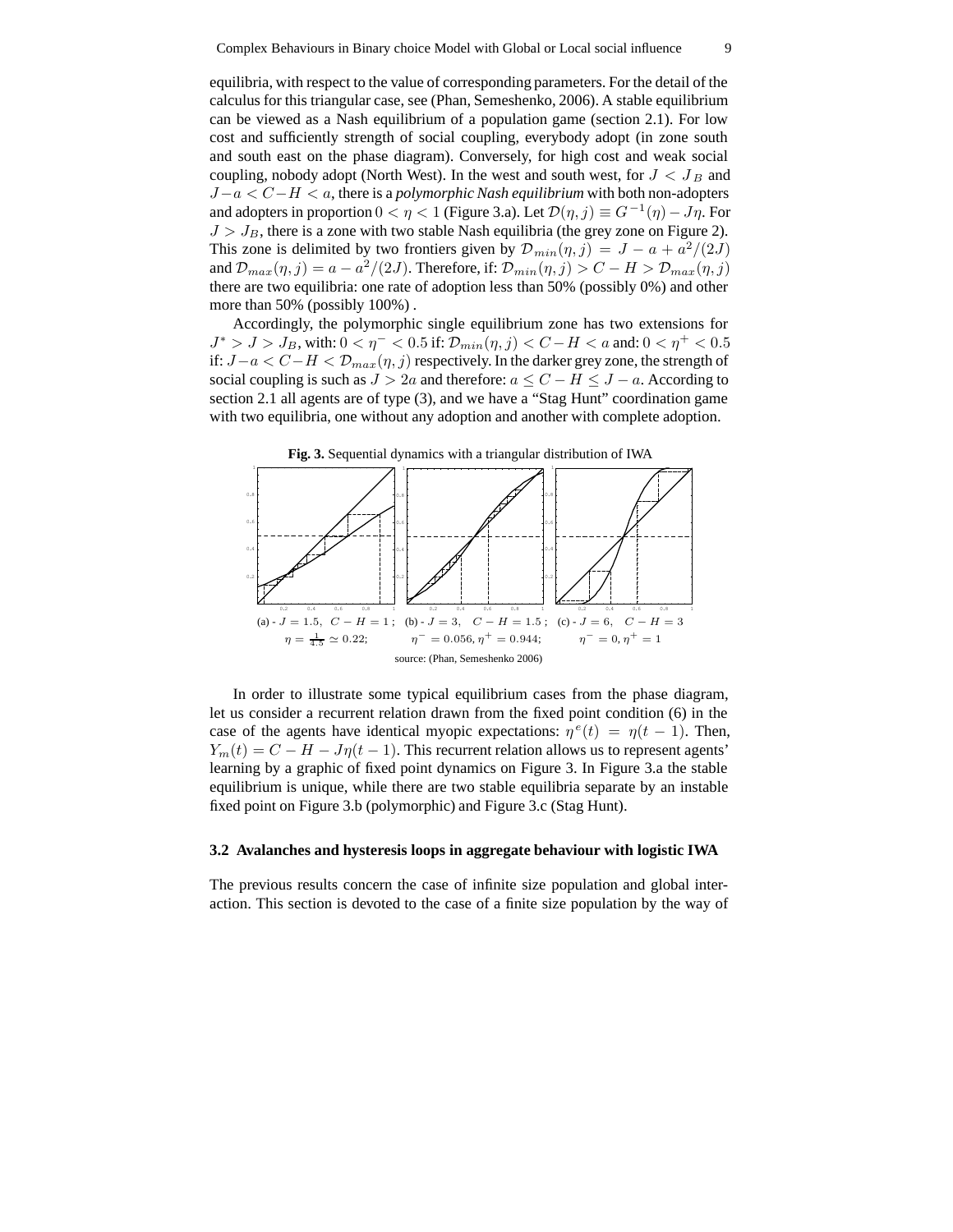computer-based simulations. From work in progress, we present some sample experiments with both global and local interactions on a *random field* with logistic quenched disorder, representing idiosyncratic fixed IWA.

In the presence of a quenched disorder, the number of customers may evolve by a serie of cluster flips, or avalanches. If the disorder is strong enough (i.e. the variance  $\sigma^2$  of Y is large with respect to the strength of the social coupling J), there will be only small avalanches (There are numerous agents following their own  $H_i$ ). If  $\sigma^2$ is small enough, the phase transition occurs through a unique "infinite" avalanche, similar to the case with the unique  $H$  for all agents (section 2.3). This is called a "first order phase transition" by physicists. In intermediate regimes, a distribution of smaller avalanches of various sizes can be observed. It is useful to consider as exemple a sample of a simulation, using the multi-agent framework Moduleco-Madkit (Gutknecht and Ferber 2000; Phan 2003; Michel *et al.* 2005) 5.

**Fig. 4.** Hysteresis in the trade-off between cost and adopters under synchronous activation regime (Moduleco-Madkit: 1296 agents - synchronous activation regime)



Figure(s) 4.a-c shows for a set of particular experience with the same distribution of IWA (seed  $= 190$ ). Points are equilibrium rate of adoption for the whole system for cost incremented in steps of  $10^{-4}$  under the synchronous activation regime (all agents update their behaviour at the same time). One observes a hysteresis phenomenon with phase transitions around the theoretical point of symmetry breaking:  $C^* = H + J/2 = 1.25$ . Figures 4.a deals with the "global" externality, while Figure 4.b corresponds to a "local" externality (on a one-dimensional periodic lattice: the circle case, with two nearest neighbours) with the same parameters and IWA distribution in both cases. Figure 4.d shows the upstream branch (decreasing costs) of a circle with nearest neighbours ( $N = 2, 4, 8$ ) and the same global externality case (TC) than on Figure(s) 4.a. Figure 4.a shows the details of straight hysteresis corresponding to the "global" externality (complete connectivity). In this case, the trajectory is no longer gradual, like in the local interdependence case on Figure 4.b. Along the upstream equilibrium trajectory (with decreasing costs) an avalanche arises for  $C = 1.2408$ , by a succession of cluster flips, driving the system from an adoption rate of 30% towards an adoption rate of roughly 87%. Along the downstream trajectory (with increasing costs) the externality effect induces a strong resistance of the

<sup>&</sup>lt;sup>5</sup> For the simulations presented below, we have a logistic distribution where  $\beta = \pi \sqrt{3}/\sigma$  is the logistic parameter,  $H = 1$ ,  $J = 1/2$  and  $\beta = 10$ ;  $(J.\beta = 5)$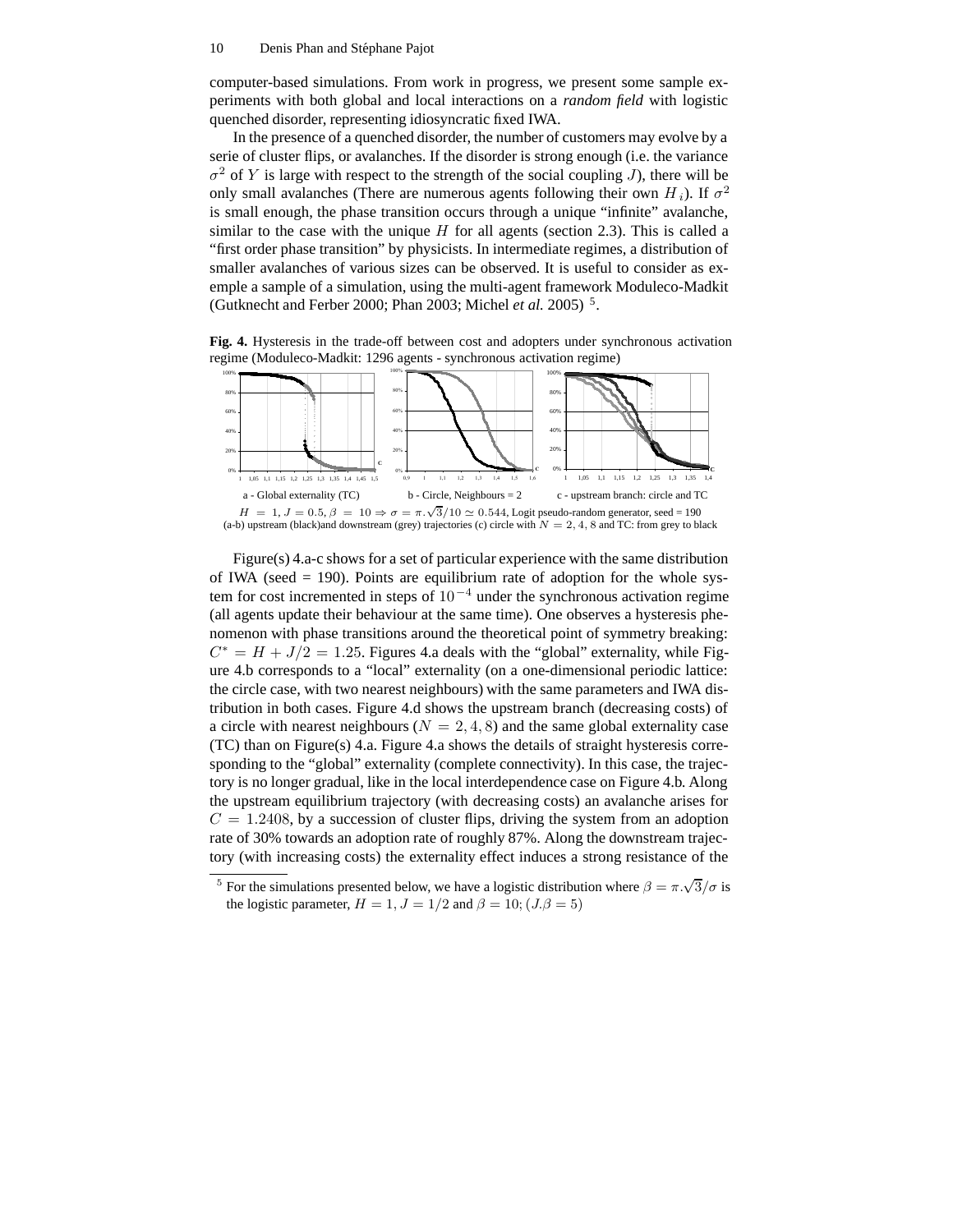system against a decrease in the number of adopters. The phase transition threshold is here around  $C = 1.2744$ . At this threshold, the equilibrium adoption rate decreases dramatically from 73 % to 12.7 %.

The *threshold of exposure* (TE) is the proportion of adopters in the local neighbourhood of an agent sufficient enough to induce a change in his behaviour (Valente 1995). For finite neighbourhood, this TE evolves by discrete jump and therefore it is very sensitive to the size of the neighbourhood. This threshold effect may be either favourable or unfavourable to adoption, depending of the relative position of the agent with respect to the *unbiased situation*. For instance let  $J = 1$  and  $C = 1$ . The unbiased situation is such as:  $C^* - H = J/2$ , hence  $H = 0.5$ . If  $H_i = 0, 4$  (the agent *i* is below the unbiased situation), then  $C - H_i = 0.6$ ; for  $N = 2$  the  $TE_2$  is 2, say 100%; while  $TE_4 = 3(75%)$  with  $N = 4$  and  $TE_8 = 5(62,5%)$  with  $N = 8$ . Thus, in this case, the relative TE (i.e. the rate of the TE over the neighbourhood) decreases with the widening of the neighbourhood. Conversely, if the IWA is such as the agent is above the unbiased situation say,  $H_i = 0, 6$ : then  $C - H_i = 0.4$ , the  $TE_2$ is 1 (50%) for  $N = 2$ . This rate remains the same with  $N = 4$  (T $E_4 = 2$ ) and with  $N = 8$  (TE<sub>8</sub> = 4). In this later case, we need a neighbourhood equal or superior to  $N = 10$  in order to reduce the relative TE below the relative threshold of 50%. The finite size effect of the TE is then both discontinuous and asymmetric.

For finite size population and finite neighbourhood, the equilibria distribution is very sensitive to the possibility of local clusters both with higher or lower adoption with respect to the mean field case (complete connectivity or social influence). This is related to both the discrete distribution of the thresholds and the possibility of extreme situation (where an agent is surrounded by neighbours all with either a small or a great IWA). Such effect is more sensitive for low cost / high degree of adoption, where the adoption is slower with local neighbourhood, due to the existence of clusters of non-adopters, called "frozen zone". Figure 4.c shows the evolution of the rate of adoption for several configurations of the network: one dimensional periodic (circle) with near-neighbourhood of size 2, 4, 8 and complete connectivity (from light grey to black respectively). In this case with 1296 agents, the negative effect of local interdependence is clearer than the positive one (for low rates). In the case under consideration, the widening of the neighbourhood has a little positive effect on adoption. For relatively high cost / low rates of adoption, the number of adopters is higher than for the full connectivity. For relatively small costs (high rates of adoption), the existence of local interdependences (frozen zone) has a strong negative effect, hence the number of customers is clearly smaller than in the case of global influence, but this later effect is little attenuated by the widening of the neighbourhood effect.

In the case of a finite size sample, there is some local irregularities in the discrete distribution of characteristics (IWP), even with "near-perfect" pseudo-random generator. Therefore, the shape of an avalanche is completely dependent on the realizations of  $Y_i$ . Then, gaps in the ordered sequence of the  $Y_i$  produce fluctuations in the chronology of induced adoptions, as well as possible multi-modal shape, like in Figure 5.b. Despite the non-generic properties of such figures, this kind of historic profile remains relevant for empirical experiments in finite size situations.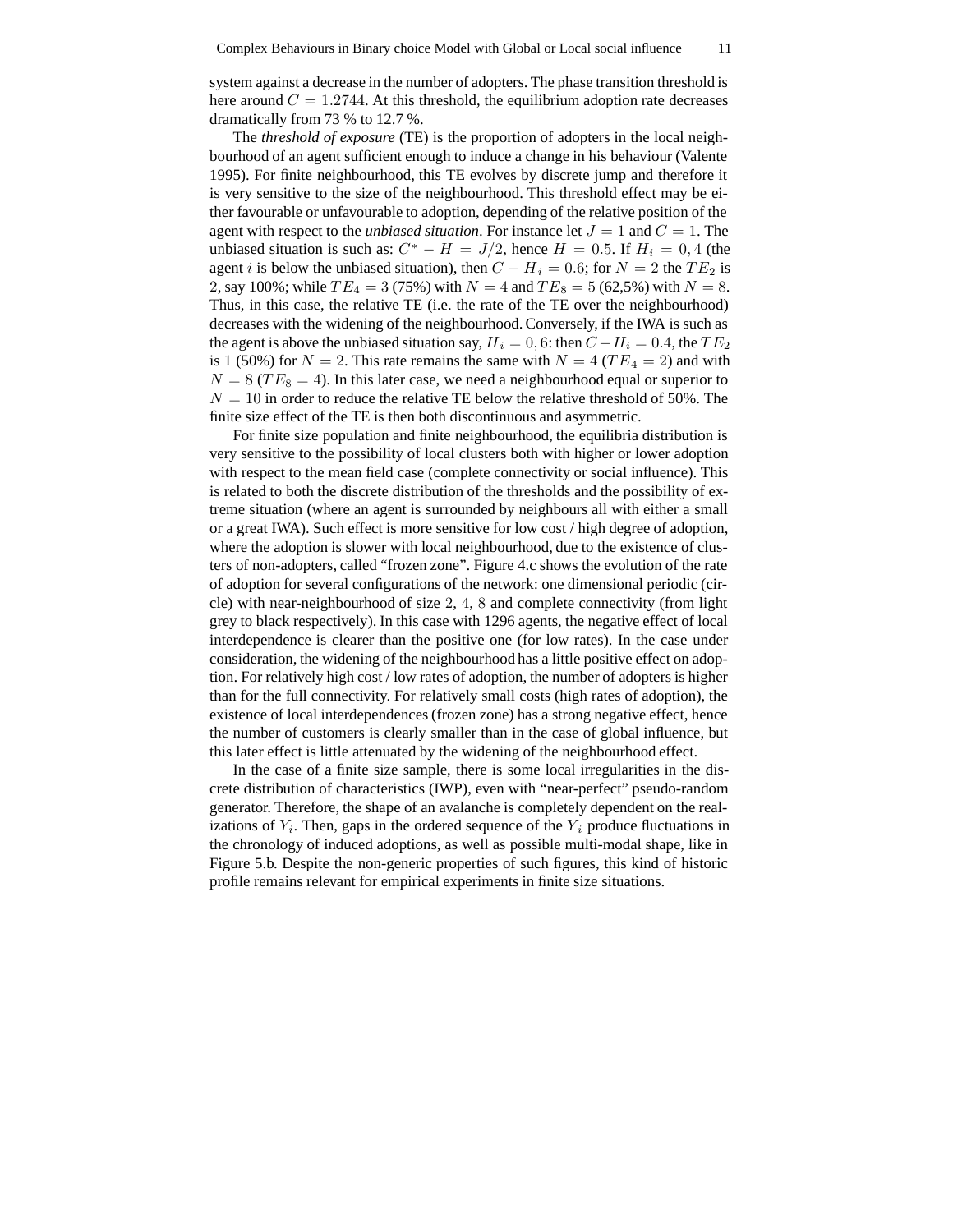**Fig. 5.** Examples of chronology and sizes of induced adoptions in the avalanche at the phase transition under global externality in two single experiences with 1296 agents



Figure 5.a shows the chronology of an avalanche in the case of the upstream branch of the equilibrium trajectory, for  $C = 1.2407$ . The evolution follows a smooth path, with a first period of 19 steps, where the initial change of one customer leads to growing induced effects from size 2 to size 81 (6.25 % of the whole population). After this maximum, induced changes decrease in 13 steps, including 5 of size one only. Figure 5.b shows a different case, with more important induced effects, both in size and in duration (seed 40). The initial impulsion is from a single change for  $C = 1.2415$  with a rate of adoption of 19.75 %. The first wave includes the first 22 steps, where induced changes increase up to a maximum of 11 and decrease towards a single change. During this first sub-period, 124 agents change (9.6 % of the whole population). After step 22, a new wave arises with a growing size in change towards a maximum of 94 agents both in step 48 and 49. The total avalanche duration is 60 steps, where 924 induced agent changes arise (71 % of the population - 800 in the second wave). As suggested previously, the steepness of the phase transition increases when the variance  $\sigma^2$  of the logistic distribution decreases (increasing  $\beta$ ).

**Fig. 6.** The trade-off between cost and adopters (synchronous activation regime)



The closer the preference of the agents to each other, the greater the size of avalanches at the phase transition (Figures 6.a-b). Figure 6.c shows a set of upstream trajectories for different values of  $\beta$  taken between 20 and 5 (10  $\geq J\beta \geq 5$ ), in the case of global externality. The scope of the hysteresis decreases with  $\beta$ ; for  $\beta < 5$ , there is no longer any hysteresis at all (remark that intermediate positions in straight hysteresis are transitory equlibibrium (in light grey in 4.a) and finite size effect, and do not appear in the analytical case with "infinite" population).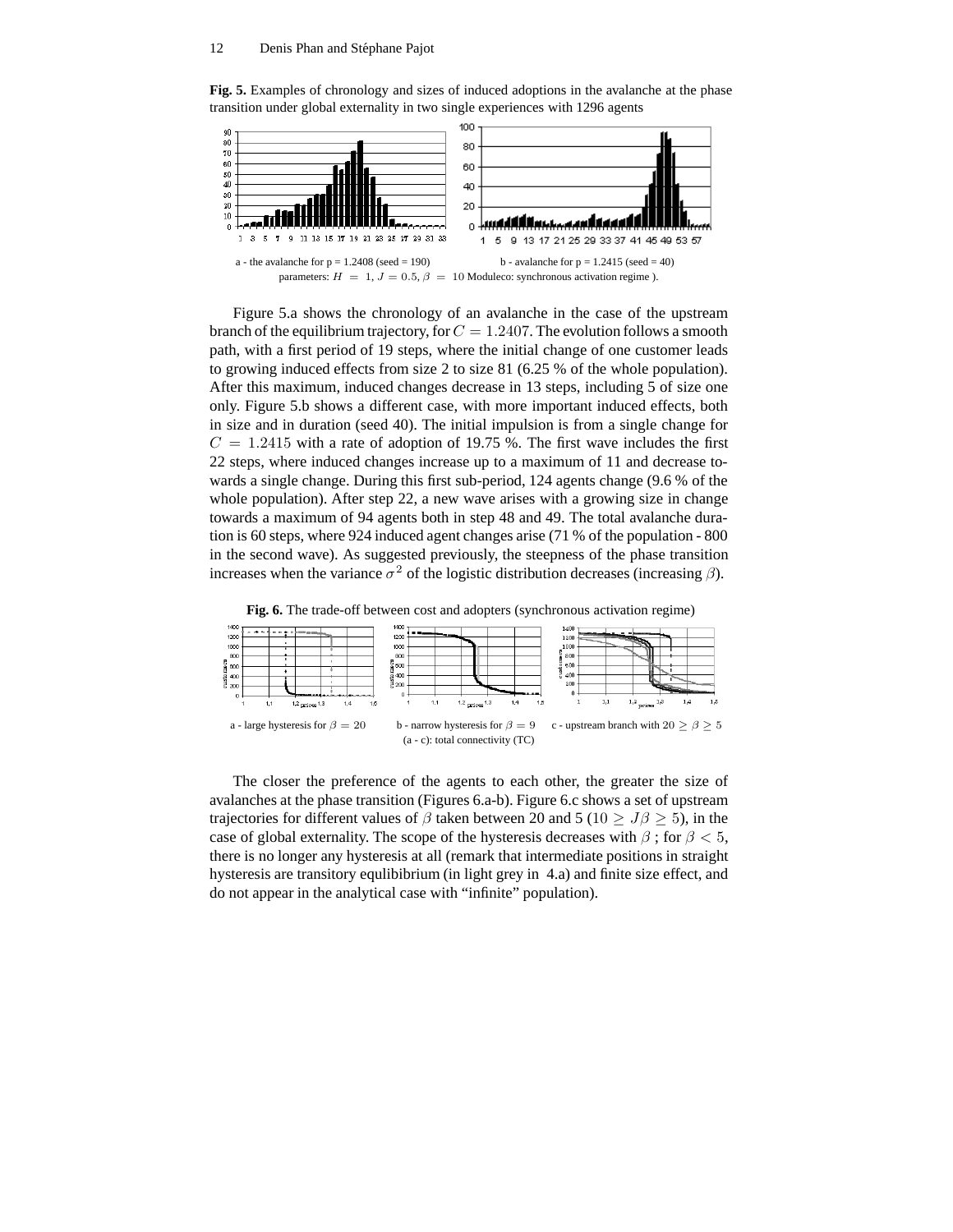**Acknowledgements** The present paper is based on part of a previous unpublished work with J.P. Nadal, presented at CEF 2003 in Seattle (USA). The authors acknowledge M. B. Gordon, and J.P. Nadal and V. Semeshenko for their significant contribution to the development of the GPN model and Roger Waldeck for Valuable Remarks, as well as the joint program "Complex Systems in Human and Social Sciences" of the French Ministry of Research and of the CNRS for financial support of the project 'ELICCIR'. D.P. is CNRS member.

### **References**

- 1. Becker G.R. (1974) A Theory of Social Interactions, Journal of Political Economy, 82(6) pp. 1063-1093
- 2. Blume L.E. (1997) Population games in Arthur et al. (eds.) op cit. pp. 425-460
- 3. Blume L.E., Durlauf S.N., (2001) The Interaction-Based Approach to Socioeconomic Behavior, in Durlauf, Young, (eds.) op.cit., pp. 15-44
- 4. Block H., Marschak J. (1960) Random Orderings and Stochastic Theories of Response, in: Olkin I. ed. Contributions to Probability and Statistics, I, Stanford University Press
- 5. Brock W.A., Durlauf S.N. (2001a) Discrete choice with social interactions, Review of Economic Studies, 2001,68, pp. 235-260
- 6. Brock W.A., Durlauf S.N. (2001b) Interaction Based Models, In: Heckman, Leamer (eds.) Handbook of Econometrics Vol. 5, Ch54, Elsevier Science, pp. 3297-3380
- 7. Bourgine P., Nadal J.P. eds., (2004) Cognitive Economic, Springer Verlag, Berlin, N.Y. 8. Durlauf S.N., (1997) Statistical Mechanics Approaches to Socioeconomic Behavior, In:
- Arthur, Durlauf, Lane, (eds.) The Economy as an Evolving Complex System II, Santa Fe Institute Studies in the Sciences of Complexity, Vol.XXVII, Addison-Wesley, pp. 81-104 9. Durlauf S.N., (1999) How can Statistical Mechanics Contribute to Social Science ?, Pro-
- ceedings of the National Academy of Sciences 96:10582-10584
- 10. Durlauf S.N., Young P., (2001) (eds) Social dynamics, MIT Press, Cambridge Ma.
- 11. Föllmer H., (1974) Random Economies with many Interacting Agents, Journal of Mathematical Economics, 1:51-62
- 12. Galam S., Aharony A. (1980) A New Multicritical Point in Anisotropic Magnets. I. Ferromagnets in a random longitudinal Field, Journal of Physics C, 15, pp. 529-545
- 13. Galam S., Aharony A. (1981) A New Multicritical Point in Anisotropic Magnets. II. Ferromagnets in in a random skew field, Journal of Physics C, 14, pp. 3603-3619
- 14. Galam S. (1982) A New Multicritical Point in Anisotropic Magnets. III. Ferromagnets in both a Random and a Uniform Longitudinal Field, Journal of Physics C, 15 pp. 529-545
- 15. Galam S., (2004) Spontaneous Symmetry Breaking, in Bourgine, Nadal. (eds.) op. cit. pp. 157-168
- 16. Galam S., Gefen Y., Shapir Y., (1982) "Sociophysics: A Mean Behavior Model for the Process of Strike", Mathematical Journal of Sociology, 9:1-13
- 17. Galam S. (1997) Rational group decision making: A random Field Ising model at T=0, Physica A, 238, pp. 66-80
- 18. Glaeser E.L., Sacerdote B., Scheinkman J.A. (1996) Crime and social interactions, Quarterly Journal of Economics, Vol. CXI, pp. 507-548
- 19. Glaeser E.L. Scheinkman J.A. (2002) Non-market interactions, in: Dewatripont M. Hansen L.P. Turnovsky S. Advances in Economics and Econometrics: Theory and Applications, Eight World Congress, Cambridge University Press
- 20. Gordon M.B., Nadal J.P., Phan D., Vannimenus J. (2005) "Seller's dilemma due to social interactions between customers", Physica A , N356, Issues (2-4):628-640
- 21. Gordon M.B., Nadal J.P., Phan D., Semeshenko V. (2006) Discrete Choices under Social Influence: Generic Properties. In : WEHIA 2006, 1st International Conference on Economic Sciences with Heterogeneous Interacting Agents, 15-17 June, Bologna